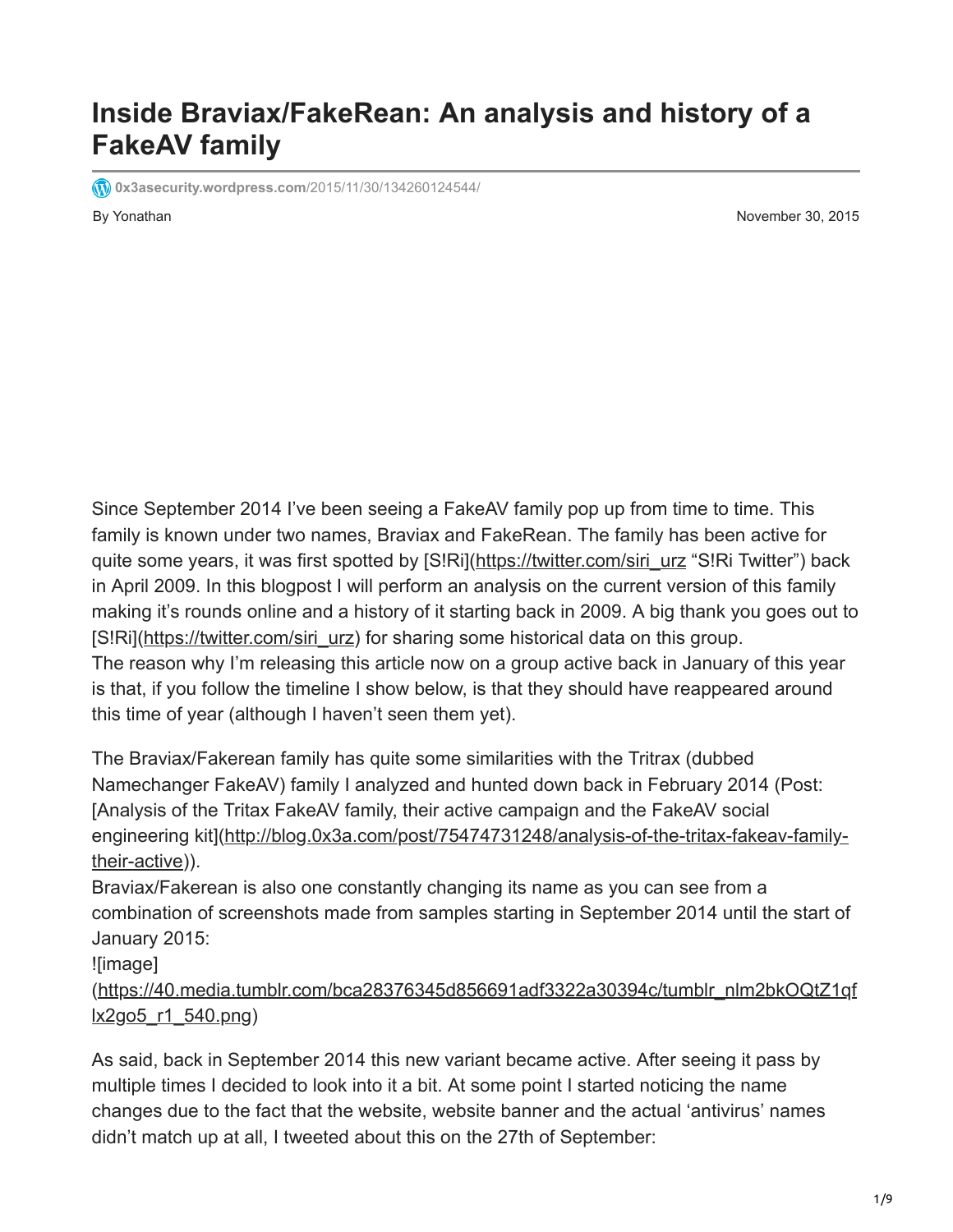[#FakeAV](https://twitter.com/hashtag/FakeAV?src=hash) website calls it 'Rango Antivirus', banner 'Win XP Security', sample run 'A-Secure' ([https://t.co/EgYDdzDqFd\)](https://t.co/EgYDdzDqFd) [pic.twitter.com/i1amKQLsIy](http://t.co/i1amKQLsIy)

— Yonathan Klijnsma (@ydklijnsma) [November 27, 2014](https://twitter.com/ydklijnsma/status/537871852606328832)

[//platform.twitter.com/widgets.js](https://platform.twitter.com/widgets.js)

From this point on I started looking into this FakeAV threat some more, it started to hit quite often. Quite quickly I could pin this as one as part of the Fakerean/Braviax family and started to analyze it.

## Analysis: Spreading mechanism

We'll start the analysis of this family with the method of how it was spread, simply by mail. Around the 18th of December 2014 fake FedEx emails began to appear, one of these carying methods of infecting victims with this FakeAV. The email looked like this: ![image]

[\(https://40.media.tumblr.com/83777a2a260029f791336b77ed05447f/tumblr\\_nlm9l2sz5h1qflx](https://40.media.tumblr.com/83777a2a260029f791336b77ed05447f/tumblr_nlm9l2sz5h1qflx2go4_r1_1280.png) 2go4\_r1\_1280.png)

In the emails' attachment we find a JS file:

![image]

[\(https://41.media.tumblr.com/a29311709ac1ee9ab3148c19d90e1186/tumblr\\_nlm9l2sz5h1qfl](https://41.media.tumblr.com/a29311709ac1ee9ab3148c19d90e1186/tumblr_nlm9l2sz5h1qflx2go5_r1_1280.png) x2go5\_r1\_1280.png)

Inside of this script we find a large piece of obfuscated script:

![image]

[\(https://40.media.tumblr.com/681e7d4b1d06109e42d8329afd3e149d/tumblr\\_nlm9l2sz5h1qfl](https://40.media.tumblr.com/681e7d4b1d06109e42d8329afd3e149d/tumblr_nlm9l2sz5h1qflx2go6_r1_1280.png) x2go6\_r1\_1280.png)

If we clean it up we can see its just a simple downloader which tries to infect the user with 3 pieces of malware (shotgun approach much..):

![image]

[\(https://41.media.tumblr.com/2f198864b3493728355ab3919fe6a06a/tumblr\\_nlm9l2sz5h1qflx](https://41.media.tumblr.com/2f198864b3493728355ab3919fe6a06a/tumblr_nlm9l2sz5h1qflx2go7_r1_1280.png) 2go7\_r1\_1280.png)

From the three payloads only one is the interesting one for this article; its the

Braviax/FakeRean sample. Would you want to perform a more detailed analysis (rather than the very short one below), the sample coming from this email and used further is:

[1d01611a1f88c7015c54efedacfcbc8fec55ad6de9a438087abff3be78c19901]

[\(https://www.virustotal.com/en/file/1d01611a1f88c7015c54efedacfcbc8fec55ad6de9a438087](https://www.virustotal.com/en/file/1d01611a1f88c7015c54efedacfcbc8fec55ad6de9a438087abff3be78c19901/analysis/) abff3be78c19901/analysis/)

## Quick analysis: a Braviax/FakeRean sample

Because this article is more about the history of this family rather than the specifics of the FakeAV this part will be a very(!) short analysis of the sample.

When ran the FakeAV shows the usual pop-up with information on your system being infected: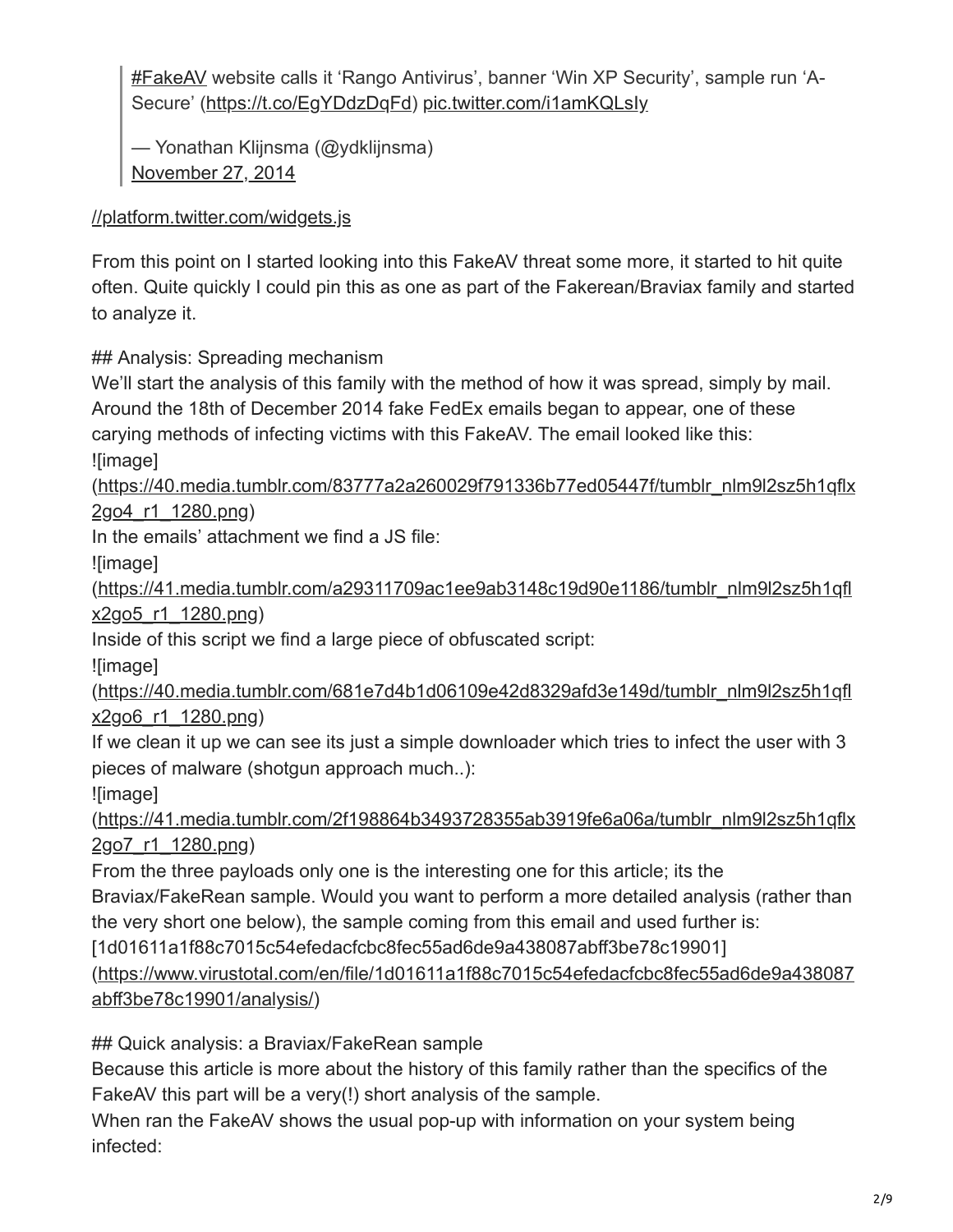![image]

[\(https://36.media.tumblr.com/628a1e91dbebef773867c074d0c7c9b4/tumblr\\_nlm9l2sz5h1qflx](https://36.media.tumblr.com/628a1e91dbebef773867c074d0c7c9b4/tumblr_nlm9l2sz5h1qflx2go8_r2_1280.jpg) 2go8\_r2\_1280.jpg)

Additionally when you close the window (or try to close the FakeAV program in any way) a fake Windows security center window will pop-up:

![image]

[\(https://36.media.tumblr.com/7fc154b56dbc552afa70b143064d9097/tumblr\\_nlm9l2sz5h1qflx](https://36.media.tumblr.com/7fc154b56dbc552afa70b143064d9097/tumblr_nlm9l2sz5h1qflx2go9_r1_1280.jpg) 2go9\_r1\_1280.jpg)

In the process of scaring the user the FakeAV copies itself to a new location and installs a registry startup key, the normal persistence method seen. The FakeAV also monitors processes that are running and kills the ones it doesn't like which includes system utilities like taskmgr but also tools like wireshark and alike. All of this to convince the user into buying the 'product' to clean up the 'infection' that stops them from starting these processes. The FakeAV also performs some C2 communication which includes information on the payment C2 service:

![image]

[\(https://41.media.tumblr.com/246f33ced9f8215f3b3857e4302028e7/tumblr\\_nlm9l2sz5h1qflx2](https://41.media.tumblr.com/246f33ced9f8215f3b3857e4302028e7/tumblr_nlm9l2sz5h1qflx2go10_r1_1280.png) go10\_r1\_1280.png)

The client performs a request to the C2 server located at gelun-posak[.]com, the path is an encoded and base64'd unique system ID. The response contains a small config, the partially readable text string 'eo-moquales[.]Nom' is in fact the payment wall which (after decoding) is golen-mortales[.]com.

Overal this FakeAV is just alike any other I've written on in the past. Payment service runs on a seperate C2 server while the main C2 server is just for infection registration / statistics. Enough on the malware, lets move on to have a look at this family's history.

## ## The Family

The Braviax/Fakerean FakeAV family has been around for quite some time, [@S!Ri] ([https://twitter.com/siri\\_urz](https://twitter.com/siri_urz)) first spotted them 6 years ago.

Back in around April 2009 samples started to appear for a FakeAV naming itself "Home Antivirus 2009″ and was the first of more to come:

![image]

[\(https://41.media.tumblr.com/775bb9ebf3302ed8302f9c2c58c3d2d8/tumblr\\_nlm29udmth1qfl](https://41.media.tumblr.com/775bb9ebf3302ed8302f9c2c58c3d2d8/tumblr_nlm29udmth1qflx2go6_r2_540.png) x2go6\_r2\_540.png)

Around the start of July it was followed by a 2nd version called "PC Security 2009″:

![image]

[\(https://40.media.tumblr.com/bba567b5e3a3b0f59160f30908cf41d4/tumblr\\_nlm2bkOQtZ1qfl](https://40.media.tumblr.com/bba567b5e3a3b0f59160f30908cf41d4/tumblr_nlm2bkOQtZ1qflx2go7_r1_540.png) x2go7\_r1\_540.png)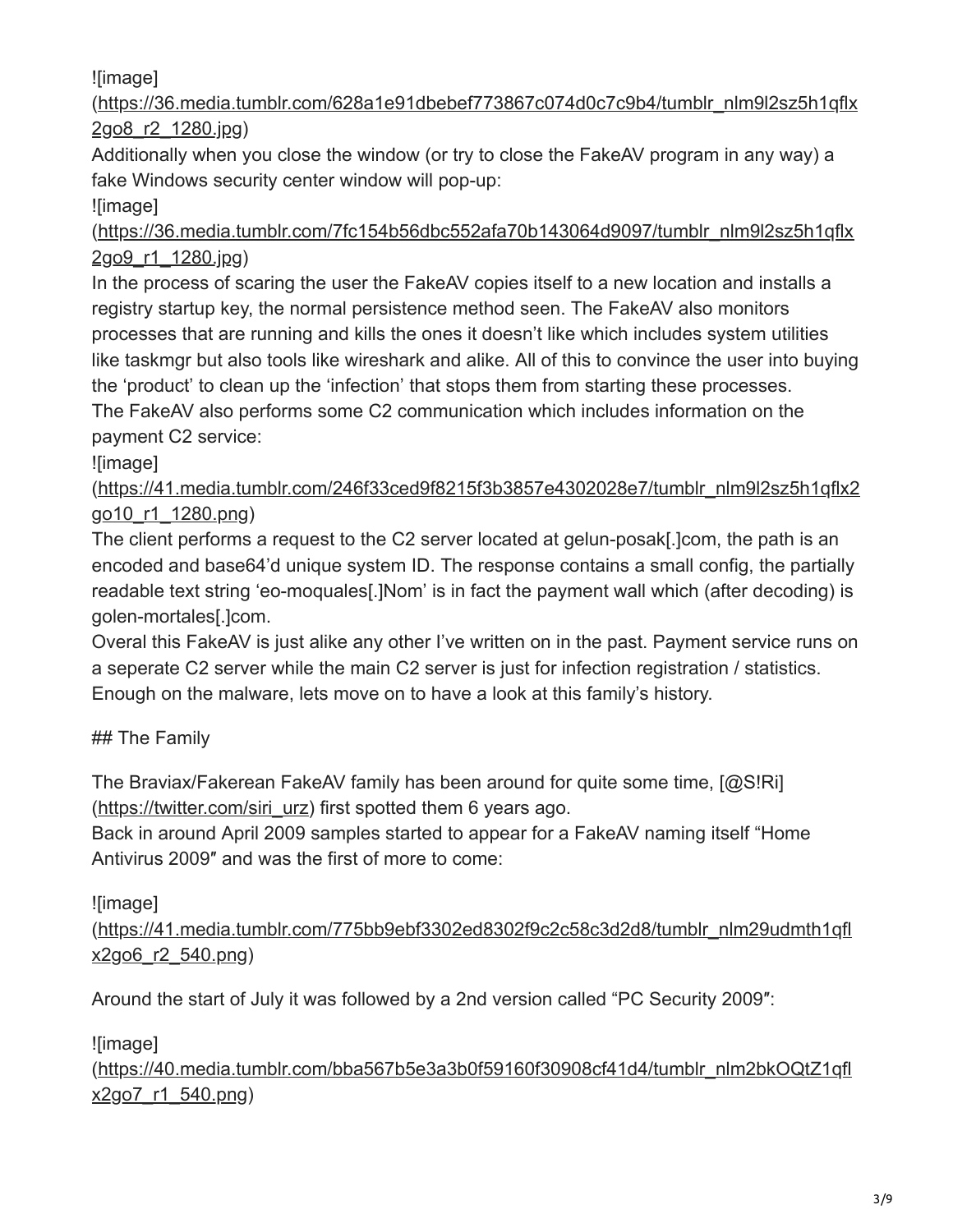A 3rd version appeared at the end of July already, this time called "Home Antivirus 2010″ (even though still being 2009… they were ahead of time it seems): ![image]

[\(https://40.media.tumblr.com/ac521b48dd614859c8893b1653685bab/tumblr\\_nlm29udmth1qf](https://40.media.tumblr.com/ac521b48dd614859c8893b1653685bab/tumblr_nlm29udmth1qflx2go7_r2_540.png) lx2go7\_r2\_540.png)

Near the end of August the 4th installment of the family appeared, this time it was called "PC Antispyware 2010". This one actually loaded an AV database, stolen from ClamAV (in fact an old one from 2007):

![image]

[\(https://40.media.tumblr.com/36579be2d29cb960d6eec7ca7ca02ac9/tumblr\\_nlm2bkOQtZ1qf](https://40.media.tumblr.com/36579be2d29cb960d6eec7ca7ca02ac9/tumblr_nlm2bkOQtZ1qflx2go6_r1_540.png) lx2go6\_r1\_540.png)

Then in September the 5th version appeared, "Antivirus Pro 2010": ![image] [\(https://41.media.tumblr.com/0a7132ca437d2c5ca2b920dc304be799/tumblr\\_nlm29udmth1qf](https://41.media.tumblr.com/0a7132ca437d2c5ca2b920dc304be799/tumblr_nlm29udmth1qflx2go2_r2_540.png)

lx2go2\_r2\_540.png)

In 2009 5 versions of the Braviax/Fakerean family hit, from September until the end of January 2010 it was quiet; nothing new appeared. At the end of January a completely changed version appeared, this one changed it appearances depending on whether it ran on Windows XP, Vista or 7. Even under these platforms it had multiple names. Under Windows XP it called itself one of the following names:

Antivirus XP 2010 ![image] [\(https://40.media.tumblr.com/983284bcde5b875ee1f6a4c62157fcb6/tumblr\\_nlm29udmth1qfl](https://40.media.tumblr.com/983284bcde5b875ee1f6a4c62157fcb6/tumblr_nlm29udmth1qflx2go3_r2_540.png) x2go3\_r2\_540.png)

XP Guardian ![image] [\(https://41.media.tumblr.com/9276ab359f5ca9eff16226ffb4b21989/tumblr\\_nlm9jpDqdC1qflx2](https://41.media.tumblr.com/9276ab359f5ca9eff16226ffb4b21989/tumblr_nlm9jpDqdC1qflx2go4_540.png) go4\_540.png)

XP Internet Security ![image] [\(https://41.media.tumblr.com/ef2125059523522a6f250817874b9289/tumblr\\_nlm9jpDqdC1qfl](https://41.media.tumblr.com/ef2125059523522a6f250817874b9289/tumblr_nlm9jpDqdC1qflx2go9_540.png) x2go9\_540.png)

Under Windows Vista it called itself one of the following names:

Vista Antivirus Pro 2010 ![image] [\(https://36.media.tumblr.com/53ca86e9e1c6aab06dc107bb33b2bc04/tumblr\\_nlm2bkOQtZ1qf](https://36.media.tumblr.com/53ca86e9e1c6aab06dc107bb33b2bc04/tumblr_nlm2bkOQtZ1qflx2go8_r1_540.png) lx2go8\_r1\_540.png)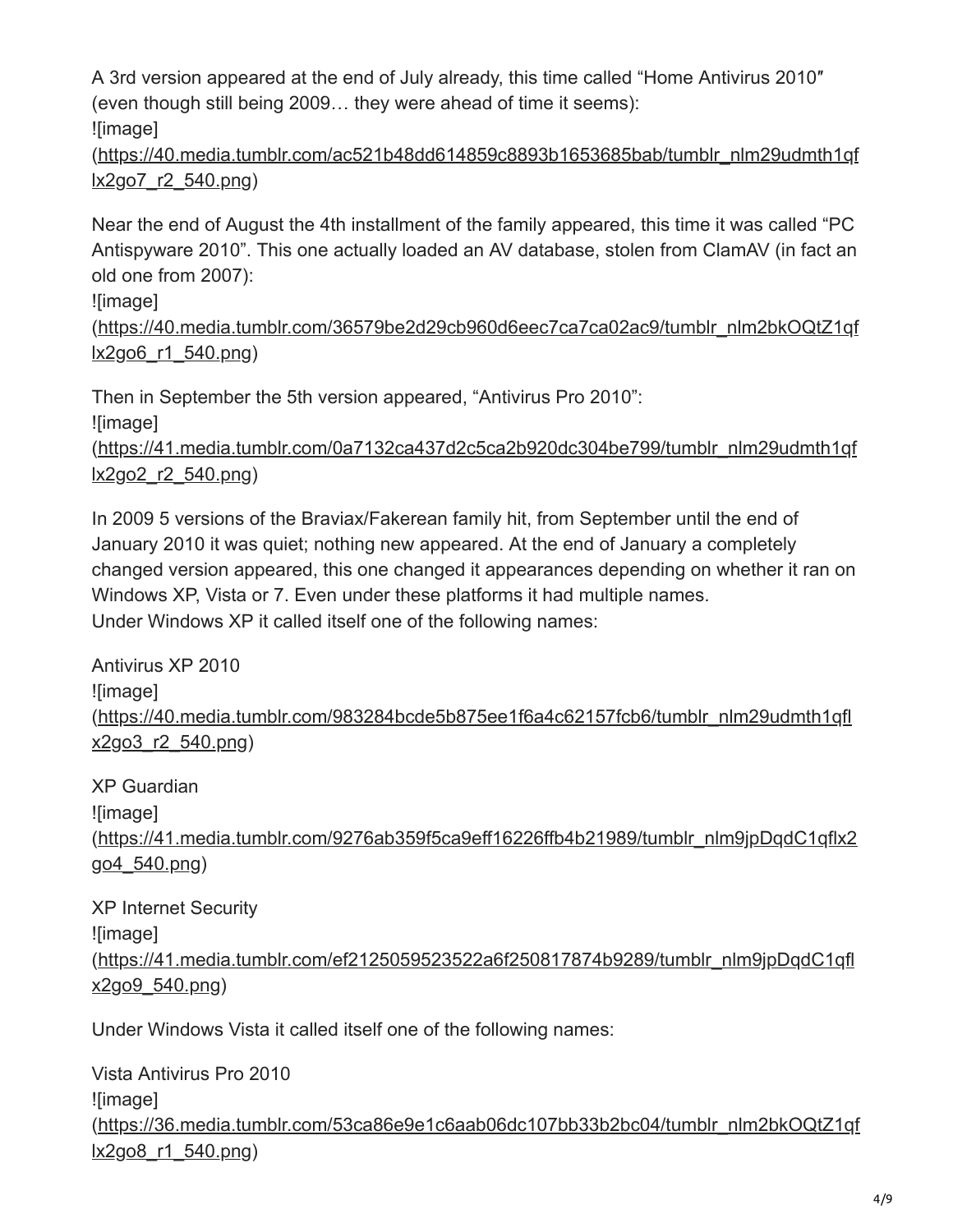Vista Internet Security 2010 ![image] [\(https://36.media.tumblr.com/6c7771d5489358eb8d7cfd18b86a3405/tumblr\\_nlm2bkOQtZ1qf](https://36.media.tumblr.com/6c7771d5489358eb8d7cfd18b86a3405/tumblr_nlm2bkOQtZ1qflx2go9_r1_540.png) lx2go9\_r1\_540.png)

Finally, under Windows 7 it called itself one of the following names:

Win 7 Antispyware 2010 ![image] [\(https://40.media.tumblr.com/dd37d7d81d320526c5ec7986150a08eb/tumblr\\_nlm2bkOQtZ1q](https://40.media.tumblr.com/dd37d7d81d320526c5ec7986150a08eb/tumblr_nlm2bkOQtZ1qflx2go10_r1_540.png) flx2go10\_r1\_540.png)

Win 7 Internet Security 2010 ![image] [\(https://41.media.tumblr.com/168028a0bbb1bf7de5febadf103054ad/tumblr\\_nlm9jpDqdC1qflx](https://41.media.tumblr.com/168028a0bbb1bf7de5febadf103054ad/tumblr_nlm9jpDqdC1qflx2go1_540.png) 2go1\_540.png)

An interesting move to have some name mangling dependent on the platform. After they pushed these it stayed quiet until November. In November they released a new version with similar names, only the year was bumped from 2010 to 2011. The Windows XP variants for example:

XP Security 2011 ![image] [\(https://41.media.tumblr.com/39e8aa0325d377a24fbd96933b32efee/tumblr\\_nlm9l2sz5h1qflx](https://41.media.tumblr.com/39e8aa0325d377a24fbd96933b32efee/tumblr_nlm9l2sz5h1qflx2go1_540.png) 2go1\_540.png)

XP Antispyware 2011 ![image] [\(https://40.media.tumblr.com/71e6e4a7571d9474e956709e573a341b/tumblr\\_nlm9jpDqdC1q](https://40.media.tumblr.com/71e6e4a7571d9474e956709e573a341b/tumblr_nlm9jpDqdC1qflx2go6_540.png) flx2go6\_540.png)

In february 2011 a new version appeared with slightly updated names and GUI layout:

XP Anti-Virus 2011 ![image] [\(https://36.media.tumblr.com/ea60a11c422d1f2233789ff79339c48a/tumblr\\_nlm9jpDqdC1qflx](https://36.media.tumblr.com/ea60a11c422d1f2233789ff79339c48a/tumblr_nlm9jpDqdC1qflx2go7_540.png) 2go7\_540.png)

XP Home Security 2011 ![image] [\(https://40.media.tumblr.com/ab67d2347efbee4e2681aff2252b7f5b/tumblr\\_nlm9jpDqdC1qflx](https://40.media.tumblr.com/ab67d2347efbee4e2681aff2252b7f5b/tumblr_nlm9jpDqdC1qflx2go8_540.png) 2go8\_540.png)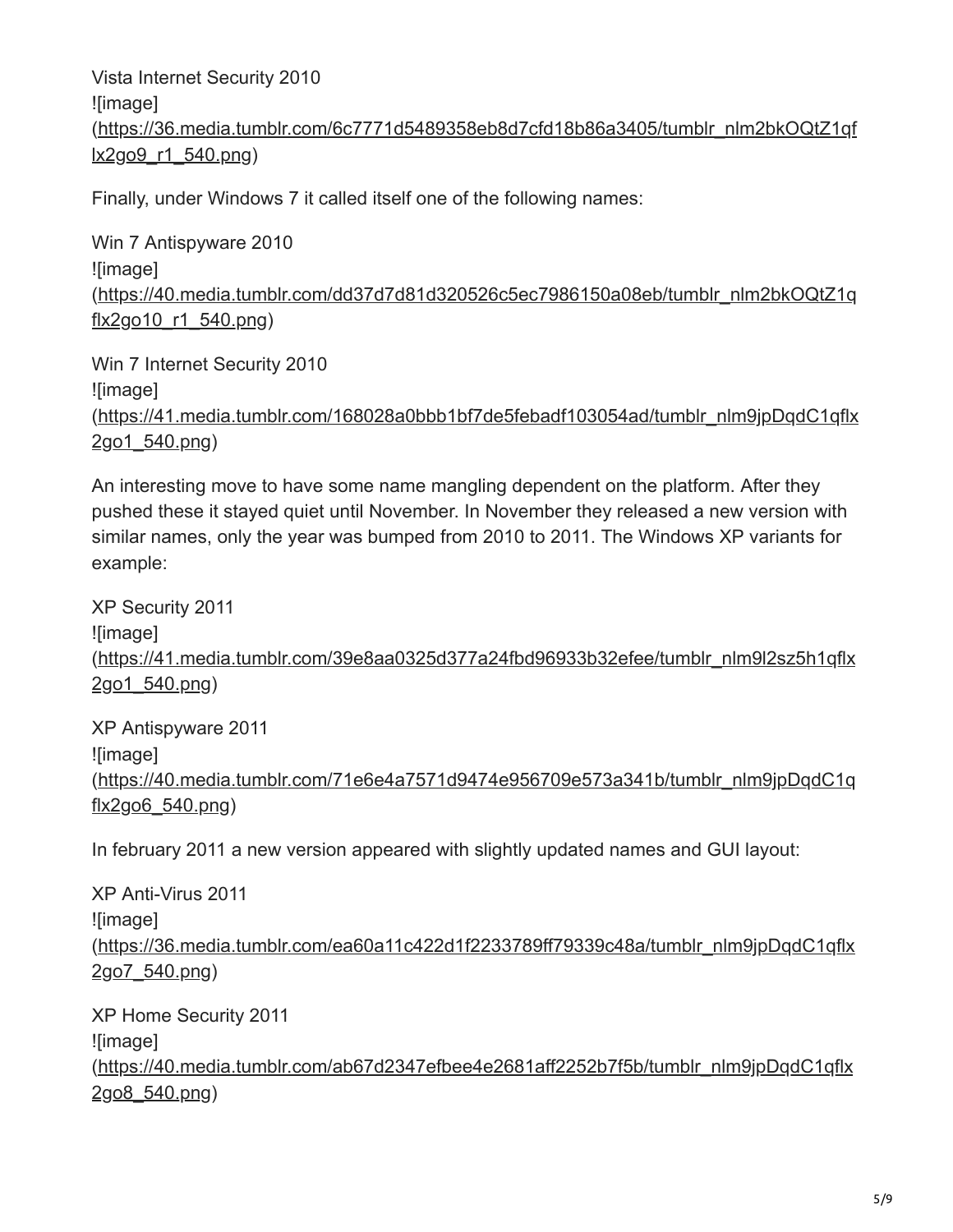XP Anti-Spyware ![image] [\(https://36.media.tumblr.com/77c2d08a661d9eade02489f8481a0b56/tumblr\\_nlm9jpDqdC1qfl](https://36.media.tumblr.com/77c2d08a661d9eade02489f8481a0b56/tumblr_nlm9jpDqdC1qflx2go5_540.png) x2go5\_540.png)

In the end of June 2011 another updated version was released. Again some updated OS based name mangling changes and updated GUI:

XP Internet Security 2012 ![image] [\(https://41.media.tumblr.com/f6ccfca28167ff0be1c69b8a0c0fad7f/tumblr\\_nlm9jpDqdC1qflx2g](https://41.media.tumblr.com/f6ccfca28167ff0be1c69b8a0c0fad7f/tumblr_nlm9jpDqdC1qflx2go10_540.png) o10\_540.png)

Win7 Internet Security 2012

![image]

[\(https://40.media.tumblr.com/69d2cdb2fb8045d640e8af24907c9f22/tumblr\\_nlm9jpDqdC1qflx](https://40.media.tumblr.com/69d2cdb2fb8045d640e8af24907c9f22/tumblr_nlm9jpDqdC1qflx2go3_540.png) 2go3\_540.png)

Another slightly updated version appeared in the end of November 2011, still based on the OS based name mangling:

![image]

[\(https://40.media.tumblr.com/ccefe37c48d122181c49ae3d55ae3c87/tumblr\\_nlm9l2sz5h1qflx](https://40.media.tumblr.com/ccefe37c48d122181c49ae3d55ae3c87/tumblr_nlm9l2sz5h1qflx2go2_1280.png) 2go2\_1280.png)

January 2012 a new updated version, GUI mostly, got pushed:

![image]

[\(https://40.media.tumblr.com/4ff19de42c53029791b1880d26e68b9e/tumblr\\_nlm29udmth1qfl](https://40.media.tumblr.com/4ff19de42c53029791b1880d26e68b9e/tumblr_nlm29udmth1qflx2go5_r2_1280.png) x2go5\_r2\_1280.png)

In the start of October 2012 another slightly updated version appeared. Mostly GUI changes and again still based on the OS version name mangling:

![image]

[\(https://41.media.tumblr.com/3e2317efabcdcb6337bf24b8a852c27e/tumblr\\_nlm29udmth1qfl](https://41.media.tumblr.com/3e2317efabcdcb6337bf24b8a852c27e/tumblr_nlm29udmth1qflx2go4_r2_1280.png) x2go4\_r2\_1280.png)

Then almost a year later at the start of September 2014 the version from my analysis appeared. An entirely updated GUI and new names showed a big change. It appeared under the following names (with OS version names displayed, although not all use it):

- \* Sirius (Win 7|Win 8|Vista) Protection 2014
- \* Zorton (Win 7|Win 8|Vista) Protection 2014
- \* Rango (Win 7|Win 8|Vista) Protection 2014
- \* A-Secure 2015
- \* AVbytes (Win 7|Win 8|Vista) Antivirus 2015
- \* AVC Plus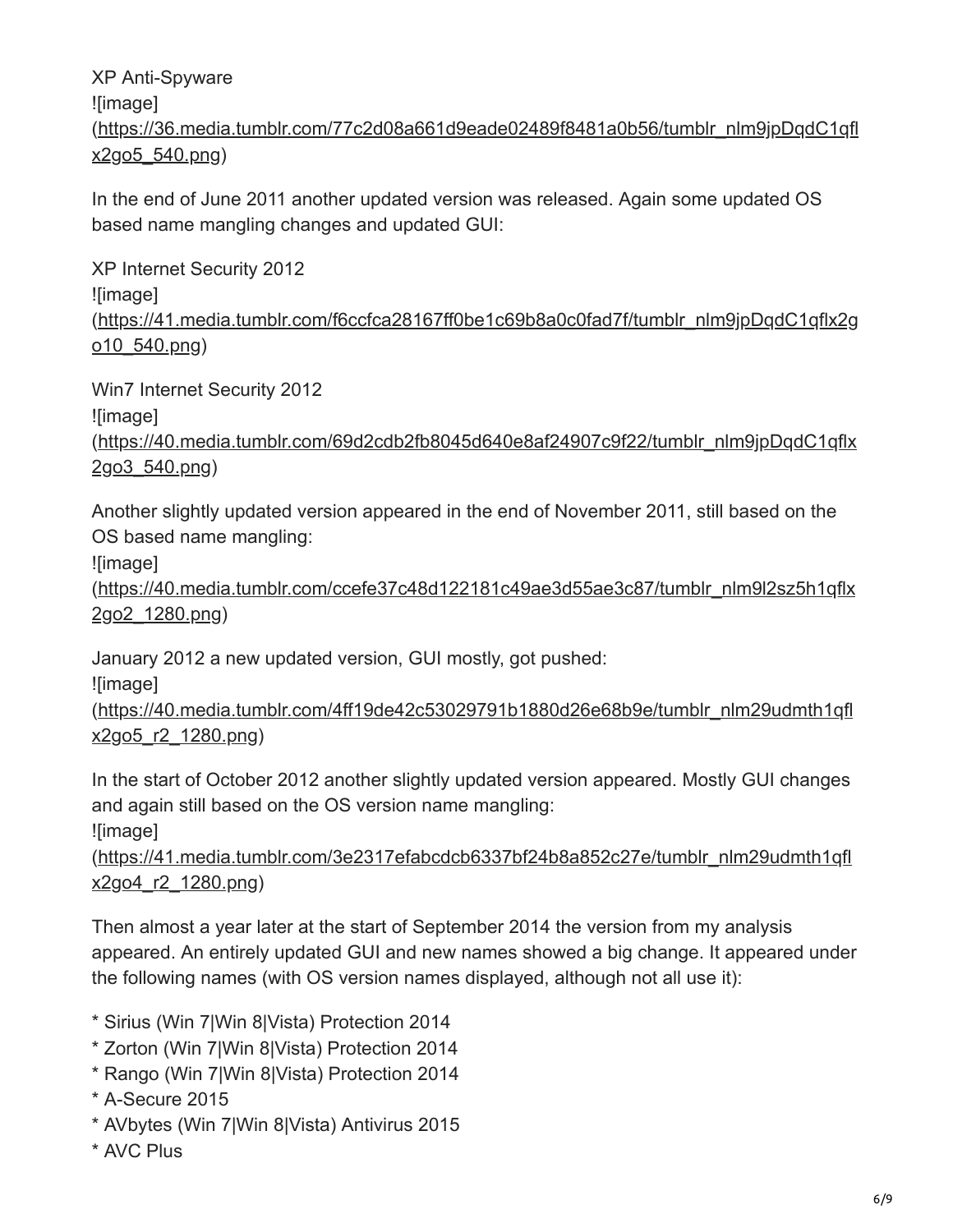GUI wise it looks like this (name stripped as its templated in the GUI at runtime): ![image]

[\(https://40.media.tumblr.com/607c1b287180d19cb4af11305f968453/tumblr\\_nlm9l2sz5h1qflx](https://40.media.tumblr.com/607c1b287180d19cb4af11305f968453/tumblr_nlm9l2sz5h1qflx2go3_r1_1280.png) 2go3\_r1\_1280.png)

However in the end of September 2011 a sort of offspring appeared as well named Advanced PC Shield 2012, another one appeared in August 2012 called Win 8 Security System:

![image]

[\(https://40.media.tumblr.com/c82429e29a4ac13a317c7de16d66a01b/tumblr\\_nlm29udmth1qf](https://40.media.tumblr.com/c82429e29a4ac13a317c7de16d66a01b/tumblr_nlm29udmth1qflx2go1_r2_540.png) lx2go1\_r2\_540.png)

![image]

[\(https://40.media.tumblr.com/4e86a2d0b47ef0891329a41fd93a5e57/tumblr\\_nlm9jpDqdC1qfl](https://40.media.tumblr.com/4e86a2d0b47ef0891329a41fd93a5e57/tumblr_nlm9jpDqdC1qflx2go2_1280.png) x2go2\_1280.png)

Eventhough this version is also ranked in the Braviax/Fakerean family it looks somewhat different in setup.

## ## Conclusion

The Braviax/Fakerean family has been around for a long time appearing as early as April 2009 and seems to be a success as new reincarnations appear every year. While they aren't as big as a threat as banking malware or ransomware it does pay well for these criminals. Because of their 'low' volume and simply being scareware not a lot of attention is given to them. I'll be keeping an eye on them for future campaigns for sure though :)

## ## IOC's & Samples

The following is a list of samples for the last version spreading from September 2014 to December 2014. No new ones have appeared as of writing this blog article.

\* [42f25bda3f8de7c99b1ebbab83f742e8f98528cb466511c3426ca59ba6a0d06c] [\(https://www.virustotal.com/en/file/42f25bda3f8de7c99b1ebbab83f742e8f98528cb466511c34](https://www.virustotal.com/en/file/42f25bda3f8de7c99b1ebbab83f742e8f98528cb466511c3426ca59ba6a0d06c/analysis/) 26ca59ba6a0d06c/analysis/)

\* [f25bf1897ac640c8f9e4cf87897e94f717acffa825fedf772861c8ac68bcc913] [\(https://www.virustotal.com/en/file/f25bf1897ac640c8f9e4cf87897e94f717acffa825fedf77286](https://www.virustotal.com/en/file/f25bf1897ac640c8f9e4cf87897e94f717acffa825fedf772861c8ac68bcc913/analysis/) 1c8ac68bcc913/analysis/)

\* [3b93570e402935d2b898c4f07851ea5f597a136d8b88a9e1ab2eb67bcd143f11] [\(https://www.virustotal.com/en/file/3b93570e402935d2b898c4f07851ea5f597a136d8b88a9e](https://www.virustotal.com/en/file/3b93570e402935d2b898c4f07851ea5f597a136d8b88a9e1ab2eb67bcd143f11/analysis/) 1ab2eb67bcd143f11/analysis/)

\* [55806f8d10acda611dd291fd7ef9205cc5e3845cbfbb44de298387724d979f9c] [\(https://www.virustotal.com/en/file/55806f8d10acda611dd291fd7ef9205cc5e3845cbfbb44de2](https://www.virustotal.com/en/file/55806f8d10acda611dd291fd7ef9205cc5e3845cbfbb44de298387724d979f9c/analysis/) 98387724d979f9c/analysis/)

\* [1d01611a1f88c7015c54efedacfcbc8fec55ad6de9a438087abff3be78c19901]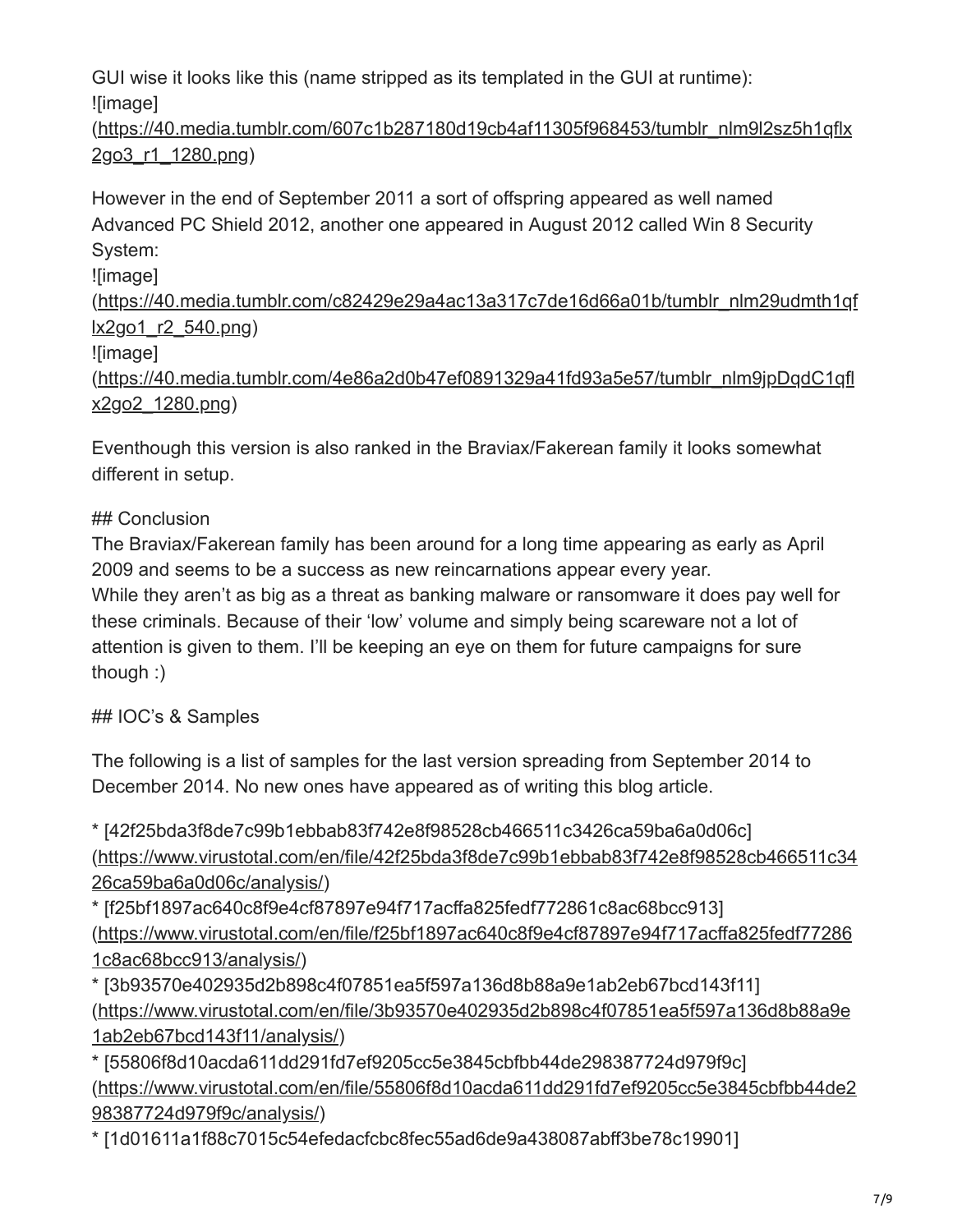[\(https://www.virustotal.com/en/file/1d01611a1f88c7015c54efedacfcbc8fec55ad6de9a438087](https://www.virustotal.com/en/file/1d01611a1f88c7015c54efedacfcbc8fec55ad6de9a438087abff3be78c19901/analysis/) abff3be78c19901/analysis/)

\* [376f1d7b49b8906ca06feef2291e25a5a205d1cd2e3c37effba4311634ef0b53] [\(https://www.virustotal.com/en/file/376f1d7b49b8906ca06feef2291e25a5a205d1cd2e3c37eff](https://www.virustotal.com/en/file/376f1d7b49b8906ca06feef2291e25a5a205d1cd2e3c37effba4311634ef0b53/analysis/) ba4311634ef0b53/analysis/)

\* [49c609b289ab86dbb001cacec5ff638380f5a4c78dd7e8ffcd7187123349b5e6] [\(https://www.virustotal.com/en/file/49c609b289ab86dbb001cacec5ff638380f5a4c78dd7e8ffcd](https://www.virustotal.com/en/file/49c609b289ab86dbb001cacec5ff638380f5a4c78dd7e8ffcd7187123349b5e6/analysis/) 7187123349b5e6/analysis/)

\* [f2d67162f4a4af113977a33846b34d47b63160616e0520c7cc3f76eb52755448] [\(https://www.virustotal.com/en/file/f2d67162f4a4af113977a33846b34d47b63160616e0520c7](https://www.virustotal.com/en/file/f2d67162f4a4af113977a33846b34d47b63160616e0520c7cc3f76eb52755448/analysis/) cc3f76eb52755448/analysis/)

\* [66eb191716d08898f8cc6f2663ef594279a95ed2542c4086618199c040de67f2] [\(https://www.virustotal.com/en/file/66eb191716d08898f8cc6f2663ef594279a95ed2542c4086](https://www.virustotal.com/en/file/66eb191716d08898f8cc6f2663ef594279a95ed2542c4086618199c040de67f2/analysis/) 618199c040de67f2/analysis/)

\* [810b40d5b9cff4690eca167edd8765c8875172c2601656f8cd89cf8e66a72cc7] [\(https://www.virustotal.com/en/file/810b40d5b9cff4690eca167edd8765c8875172c2601656f8](https://www.virustotal.com/en/file/810b40d5b9cff4690eca167edd8765c8875172c2601656f8cd89cf8e66a72cc7/analysis/) cd89cf8e66a72cc7/analysis/)

\* [a7175de9d14b29df0beb653982512e9cc0241ecf53ae91135dbae852724a284a] [\(https://www.virustotal.com/en/file/a7175de9d14b29df0beb653982512e9cc0241ecf53ae9113](https://www.virustotal.com/en/file/a7175de9d14b29df0beb653982512e9cc0241ecf53ae91135dbae852724a284a/analysis/) 5dbae852724a284a/analysis/)

\* [2c277f6d5f060192a73e2b918d7c210a876cb11d064fdab1f483947df4d1156f] [\(https://www.virustotal.com/en/file/2c277f6d5f060192a73e2b918d7c210a876cb11d064fdab1f](https://www.virustotal.com/en/file/2c277f6d5f060192a73e2b918d7c210a876cb11d064fdab1f483947df4d1156f/analysis/) 483947df4d1156f/analysis/)

\* [5b7d7c79786b0461dfd0f6ac144ab03374ee5608062d547f21e3b4c2eb13f50f] [\(https://www.virustotal.com/en/file/5b7d7c79786b0461dfd0f6ac144ab03374ee5608062d547f](https://www.virustotal.com/en/file/5b7d7c79786b0461dfd0f6ac144ab03374ee5608062d547f21e3b4c2eb13f50f/analysis/) 21e3b4c2eb13f50f/analysis/)

\* [01a4e7e0297923a40d85b931c4715ddd0fc9b3881de12c4affcaa7595a95407f] [\(https://www.virustotal.com/en/file/01a4e7e0297923a40d85b931c4715ddd0fc9b3881de12c4](https://www.virustotal.com/en/file/01a4e7e0297923a40d85b931c4715ddd0fc9b3881de12c4affcaa7595a95407f/analysis/) affcaa7595a95407f/analysis/)

\* [1cfc14b9532e12a7cc02874d655796dbed6eff5c774b37670ec16b185efe72af] [\(https://www.virustotal.com/en/file/1cfc14b9532e12a7cc02874d655796dbed6eff5c774b3767](https://www.virustotal.com/en/file/1cfc14b9532e12a7cc02874d655796dbed6eff5c774b37670ec16b185efe72af/analysis/) 0ec16b185efe72af/analysis/)

The following domains and IP addresses were seen for those samples:

| IP Address | Domain |

| $\overline{\phantom{a}}$ |                 |
|--------------------------|-----------------|
| 146.185.239.110          | evcash.net      |
| 146.185.239.110          | softrango.com   |
| 146.185.239.111          | Itsectur2.com   |
| 146.185.239.111          | Itsectur9.com   |
| 146.185.239.111          | fscurat20.com   |
| 146.185.239.111          | fscurat21.com   |
| 146.185.239.112          | fastprodst5.com |
|                          |                 |